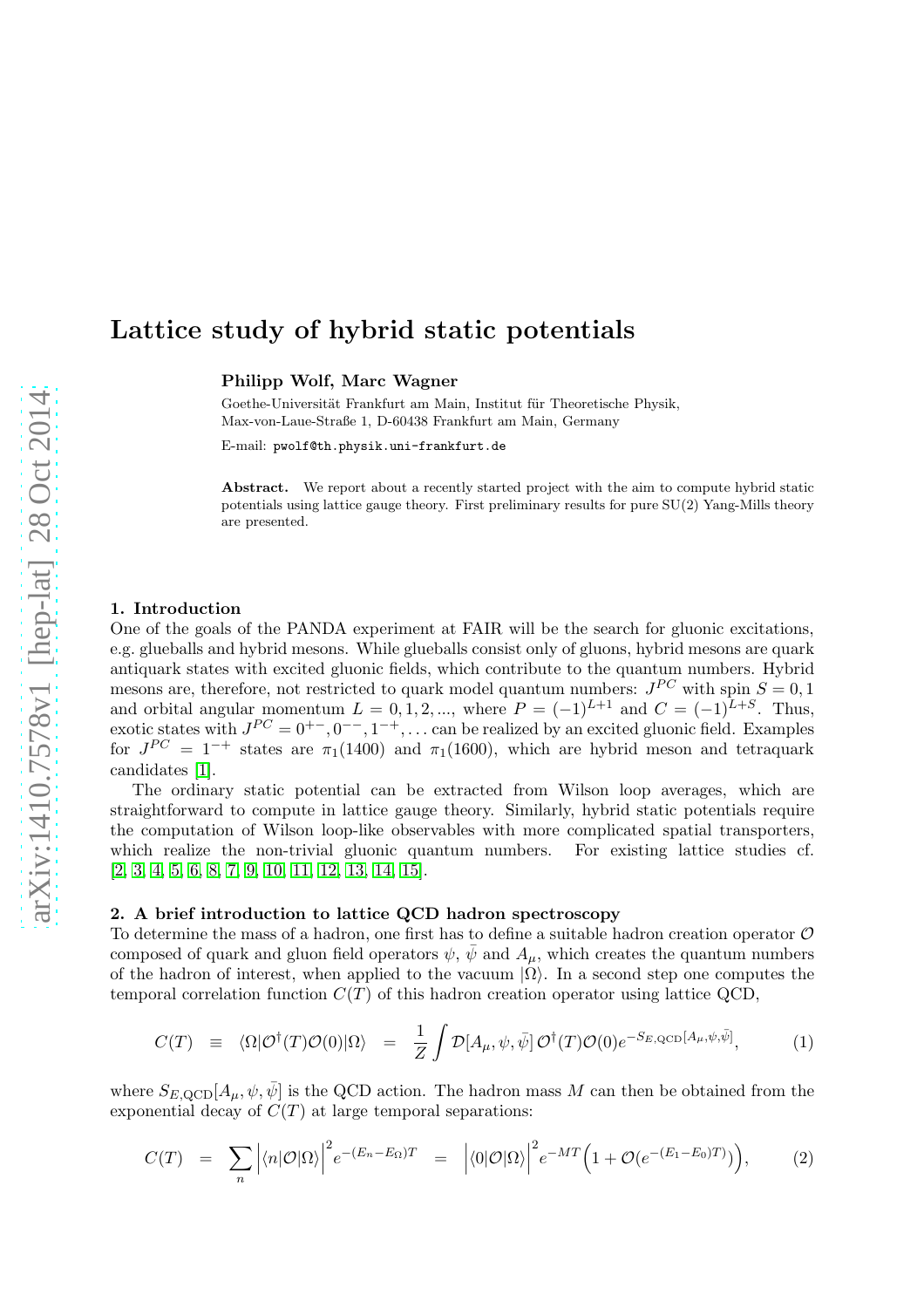where  $|n\rangle$  denote eigenstates of the QCD Hamiltonian with the quantum numbers of the hadron and  $M \equiv E_0 - E_\Omega$ .

While a straightforward way to determine M is to fit an exponential function  $Ae^{-MT}$  to the lattice results for  $C(T)$  at large temporal separations T, it is also common to study the so-called effective mass

$$
M_{\text{eff}}(T) \equiv \frac{1}{a} \ln \left( \frac{C(T)}{C(T+a)} \right) \tag{3}
$$

(a denotes the lattice spacing) and to fit a constant to the plateau at sufficiently large  $T$ ,

$$
M =_{\text{large } T} M_{\text{eff}}(T). \tag{4}
$$

For a more detailed introduction to lattice hadron spectroscopy cf. e.g. [\[16\]](#page-4-15).

#### 3. The static potential

The static potential  $V(R)$  is defined as the energy difference of the lowest state containing a static quark Q and a static antiquark  $\overline{Q}$  at separation r and the vacuum. In the absence of quarks of finite mass  $V(R)$  is linear for large separations,  $\sim \sigma R$ , where  $\sigma$  denotes the string tension (cf. fig. [2b](#page-2-0)), and, therefore, displays the confining property of Yang-Mills theory and QCD. Quite often it is used to set the scale for lattice simulations, e.g. by identifying the resulting lattice string tension with its physical value  $\sigma \approx 5.5/\text{fm}^2 \dots 7.5/\text{fm}^2$ .

To compute the static potential, one typically uses the creation operator

<span id="page-1-0"></span>
$$
\mathcal{O} \equiv \overline{Q}(\mathbf{x})\mathcal{S}(\mathbf{x}, \mathbf{y})Q(\mathbf{y}) \quad , \quad |\mathbf{x} - \mathbf{y}| = R \tag{5}
$$

where  $\overline{Q}(\mathbf{x})$  and  $Q(\mathbf{y})$  are operators creating a static antiquark and a static quark at **x** and **y**, respectively.  $S(\mathbf{x}, \mathbf{y})$  is a product of spatial gauge links along a straight line connecting **x** and  $\mathbf{y}$ , i.e. a parallel transporter realizing a gauge invariant static potential creation operator  $\mathcal{O}$ .

The integration over the static quark fields Q and Q in the path integral [\(1\)](#page-0-0) can be performed analytically. In a computation without dynamical sea quarks the result is

$$
C(T) \propto \left\langle W(R,T) \right\rangle \equiv \frac{1}{Z} \int \mathcal{D}[A_{\mu}] W(R,T) e^{-S_{E,\text{YM}}[A_{\mu}]} \tag{6}
$$

with the Yang-Mills action  $S_{E, \text{YM}}[A_\mu]$ .  $W(R, T)$  is a product of gauge links along a closed rectangular path of spatial extent  $R$  and temporal extent  $T$ , the well known Wilson loop. For a precise definition in terms of gauge links it can be decomposed in four parts, two spatial parallel transporters  $S$  and two temporal parallel transporters  $\mathcal{T}$ ,

$$
\mathcal{S}(\mathbf{x}, \mathbf{y}; t) \equiv \prod_{j=0}^{R/a-1} U_k(\mathbf{x} + ja\mathbf{e}_k, t) \quad , \quad \mathcal{T}(\mathbf{x}; t_1, t_2) \equiv \prod_{j=0}^{T/a-1} U_0(\mathbf{x}, t_1 + ja).
$$

Then

$$
W(R,T) \equiv \text{Tr}\Big(\mathcal{S}(\mathbf{x}, \mathbf{y}; 0) \mathcal{T}(\mathbf{y}; 0, t) \Big(\mathcal{S}(\mathbf{x}, \mathbf{y}; t)\Big)^{\dagger} \Big(\mathcal{T}(\mathbf{x}; 0, t)\Big)^{\dagger}\Big) \tag{7}
$$

(cf. fig. [1a](#page-2-1)).

For each quark antiquark separation  $R$  an effective mass or effective potential

$$
V_{\text{eff}}(R,T) \equiv \frac{1}{a} \ln \left( \frac{\langle W(R,T) \rangle}{\langle W(R,T+a) \rangle} \right) \tag{8}
$$

has to be computed (cf. fig. [2a](#page-2-0)) as explained in the previous section. Fitting a constant to  $V_{\text{eff}}(R, T)$  in the plateau-like region at  $T/a = 6...8$  yields the static potential  $V(R)$  (cf. fig. [2b](#page-2-0)).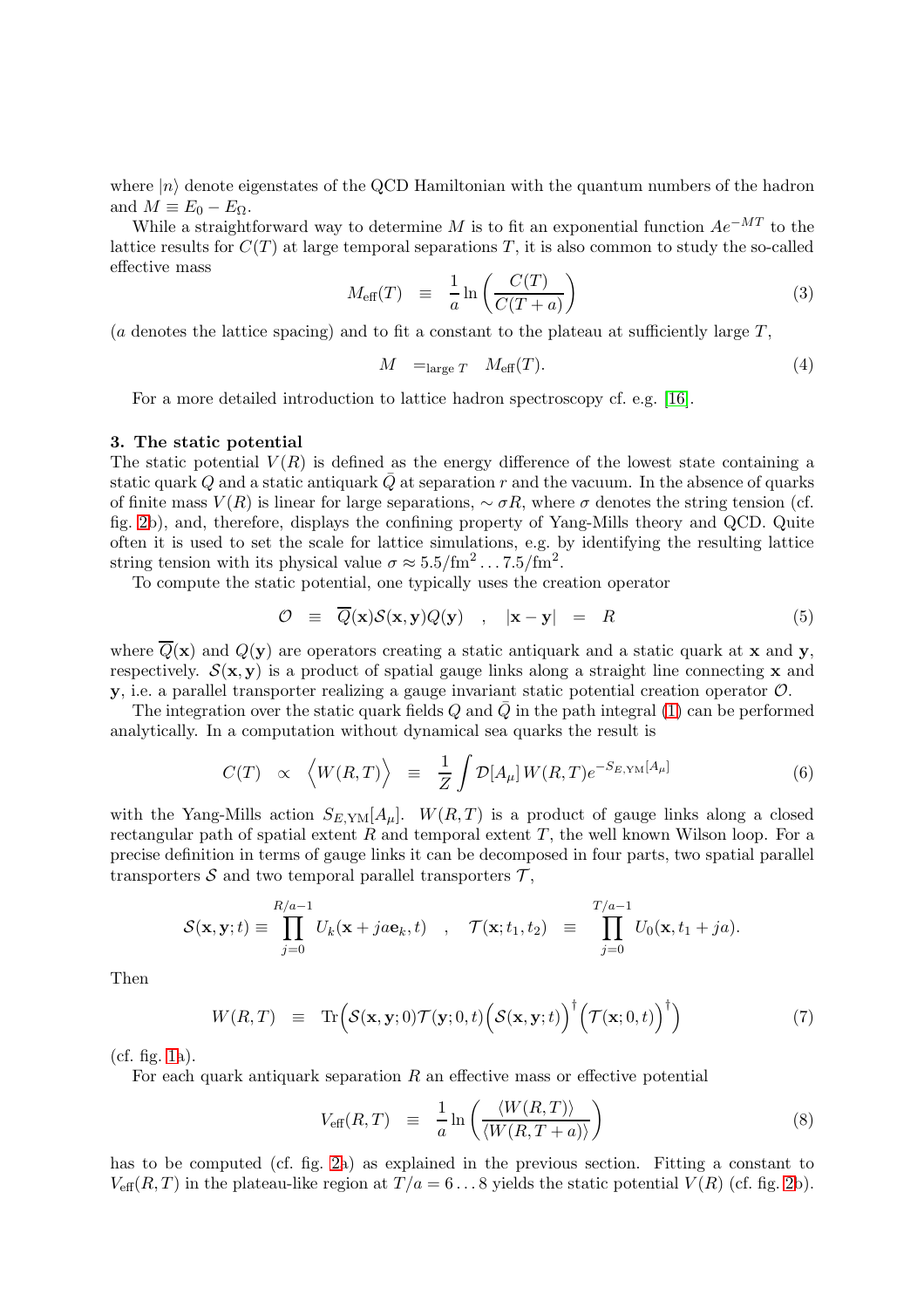<span id="page-2-1"></span>

Figure 1: (a) Ordinary Wilson loop  $W(R = 2, T = 3)$  in the x-t plane. (b) Generalized Wilson loop: B or E fields inserted at the centers of the spatial transporters. (c) Average of neighboring plaquettes representing a chromomagnetic or chromoelectric field B or E.

<span id="page-2-0"></span>

Figure 2: (a) Effective potential  $V_{\text{eff}}(R,T)$  as a function of T for different quark antiquark separations R in units of the lattice spacing  $a \approx 0.073$  fm. (b) Static potential  $V(R)$  in units of the lattice spacing.

## 4. Hybrid static potentials

States with a static quark and a static antiquark can be classified according to the following three quantum numbers (for a more detailed discussion cf. e.g. [\[17,](#page-4-16) [18\]](#page-4-17)):

- Angular momentum J with respect to the axis of separation of the quark antiquark pair. States with  $J = 0, \pm 1, \pm 2, \ldots$  are also labeled by  $\Sigma, \Pi, \Delta, \ldots$ .
- The combination of parity and charge conjugation  $P \circ C$ . States with  $P \circ C = +, -$  are also labeled by  $g, u$ .
- The rotational invariant  $\Sigma$  states are either symmetric or antisymmetric with respect to spatial reflections along an axis perpendicular to the axis of separation of the quark antiquark pair denoted by  $P_x = +, -$ .

For example the ordinary static potential discussed in the previous section has quantum numbers  $J_{P\circ C}^{P_x} = \Sigma_g^+$ .

Hybrid static potentials correspond to a quark antiquark configuration with an excited gluonic string realizing quantum numbers different from  $\Sigma_g^+$ . One way to implement such quantum numbers in a hybrid static potential creation operator similar to [\(5\)](#page-1-0) is to insert a suitable gluonic operator at the center of the spatial parallel transporter  $S$ . Typically this insertion is a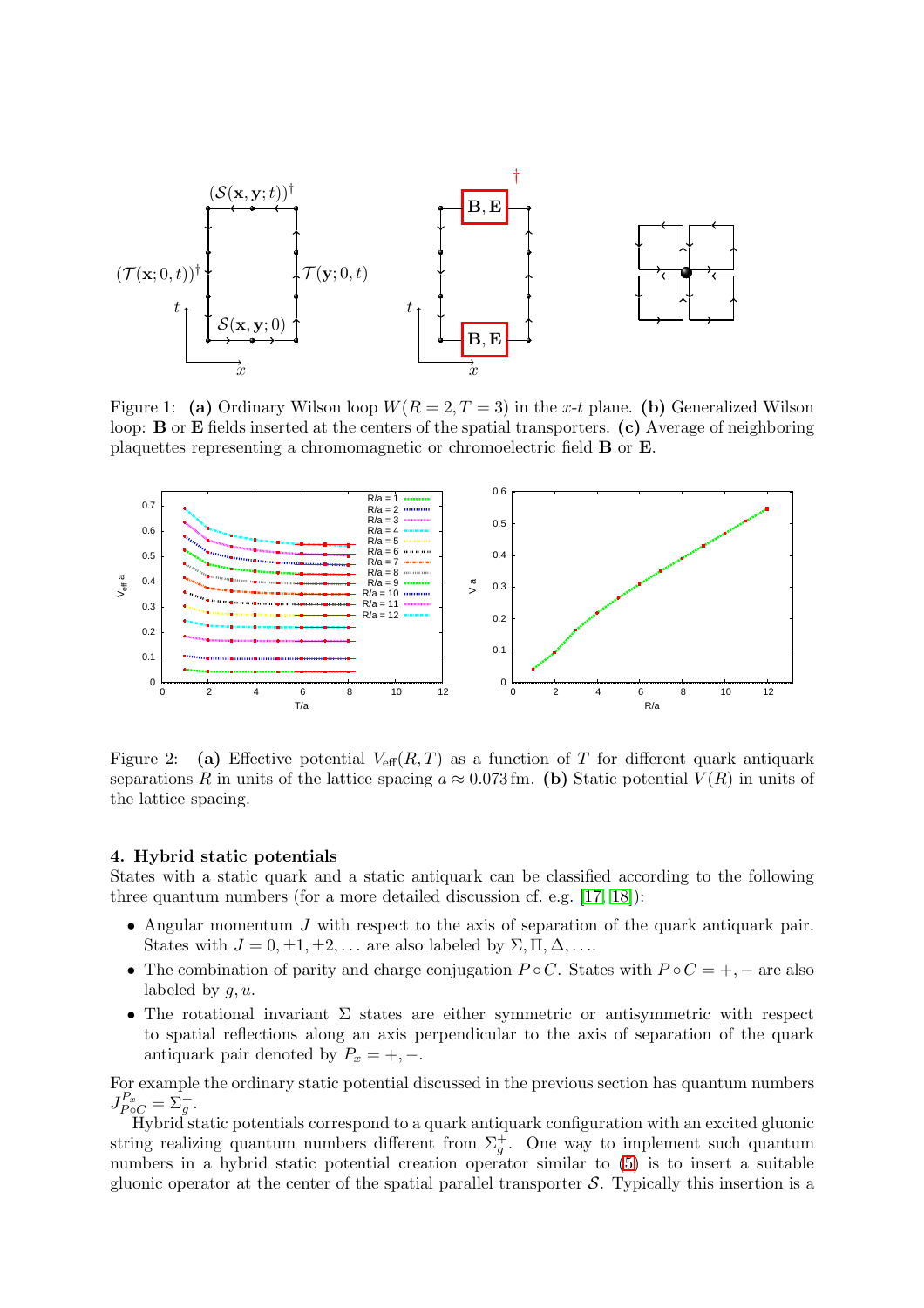<span id="page-3-0"></span>chromomagnetic or chromoelectric field operator  $\bf{B}$  or  $\bf{E}$  possibly combined with the separation vector  $\mathbf{R} \equiv \mathbf{y} - \mathbf{x}$  and/or the covariant derivative D (cf. fig. [1b](#page-2-1)). On a lattice B and E are expressed in terms of the average of four neighboring plaquettes of gauge links (cf. fig. [1c](#page-2-1)). The creation operators used in this work are collected in tab. [1.](#page-3-0) A more detailed discussion of such operators can e.g. be found in [\[11\]](#page-4-10).

| quantum numbers $J_{P \circ C}^{P_x}$ | operator insertions                                                                                                                                                         |  |  |  |
|---------------------------------------|-----------------------------------------------------------------------------------------------------------------------------------------------------------------------------|--|--|--|
| $\Sigma_g^+$<br>$\Pi_g$               | 1, $\mathbf{R} \cdot \mathbf{E}$ , $\mathbf{R} \cdot (\mathbf{D} \times \mathbf{B})$<br>$\mathbf{R} \times \mathbf{E}$ , $\mathbf{R} \times (\mathbf{D} \times \mathbf{B})$ |  |  |  |
| $\Sigma_u^-$<br>$\Pi_u$               | $\mathbf{R} \cdot \mathbf{B}$ , $\mathbf{R} \cdot (\mathbf{D} \times \mathbf{E})$<br>$\mathbf{R} \times \mathbf{B}$ , $\mathbf{R} \times (\mathbf{D} \times \mathbf{E})$    |  |  |  |
| $\Sigma_q^-$                          | $(\mathbf{R} \cdot \mathbf{D})(\mathbf{R} \cdot \mathbf{B})$                                                                                                                |  |  |  |

|  |  |  |  |  | Table 1: Hybrid static potential creation operators. |
|--|--|--|--|--|------------------------------------------------------|
|--|--|--|--|--|------------------------------------------------------|

## 5. Preliminary numerical results

### 5.1. Lattice setup

We have evaluated Wilson loops and generalized Wilson loops on more than 700 essentially independent gauge link configurations with 24<sup>4</sup> lattice sites. These configurations have been generated with the SU(2) standard Wilson plaquette action using a heatbath algorithm and gauge coupling  $\beta = 2.50$ . The corresponding lattice spacing is  $a \approx 0.073$  fm, when identifying the Sommer parameter  $r_0$  with 0.46 fm [\[19\]](#page-4-18).

#### 5.2. Hybrid static potentials

In fig. [3](#page-4-19) our preliminary results for hybrid static potentials with quantum numbers  $\Sigma_g^+$ ,  $\Pi_u$ ,  $\Sigma_u^$ and  $\Sigma_g^-$  are shown. For each of the sectors  $\Sigma_g^+$ ,  $\Pi_u$  and  $\Sigma_u^-$  two different creation operators have been used resulting, as expected, in potentials, which are identical within statistical errors. For example the ordinary static potential with  $J_{P\circ C}^{P_x} = \Sigma_g^+$  has been extracted from Wilson loops (green curve) and from generalized Wilson loops with insertions  $\mathbf{R} \cdot \mathbf{E}$  (yellow curve). Clearly the green curve is of better quality, i.e. exhibits less fluctuations and smaller statistical errors. Consequently, ordinary Wilson loops are much better suited to determine the  $\Sigma_g^+$  static potential than Wilson loops with insertions  $\mathbf{R} \cdot \mathbf{E}$ . Similarly,  $\mathbf{R} \times \mathbf{B}$  (magenta curve) is superior to  $\mathbf{R} \times (\mathbf{D} \times \mathbf{E})$  (orange curve), when computing the  $\Pi_u$  static potential, and  $\mathbf{R} \cdot \mathbf{B}$  (blue curve) is superior to  $\mathbf{R} \cdot (\mathbf{D} \times \mathbf{E})$  (black curve), when computing the  $\Sigma_u^-$  static potential.

## 6. Outlook

Even though we have used a sizable number of more than 700 gauge link configurations, the statistical errors of our hybrid static potential results shown in fig. [3](#page-4-19) are quite large, when e.g. compared to results from [\[11\]](#page-4-10). This might be due to a possibly different structure of the employed hybrid static potential creation operators. While for our current results we have used local insertions of B and E field operators, which might generate a rather poor ground state overlap, in [\[6,](#page-4-5) [8\]](#page-4-6) spatially extended creation operators have been proposed, which could result in correlation functions, which are dominated by the ground state already at small temporal separations. We plan to explore this issue in the near future by implementing additional hybrid static potential creation operators.

The ultimate goal is, of course, to arrive at precise results for SU(3) Yang-Mills theory and QCD. This would allow to estimate masses of hybrid mesons by solving a non-relativistic Schrödinger equation with the computed hybrid static potentials, as e.g. proposed in  $[3, 4, 6, 8,$  $[3, 4, 6, 8,$  $[3, 4, 6, 8,$  $[3, 4, 6, 8,$ [12,](#page-4-11) [13,](#page-4-12) [14\]](#page-4-13). Moreover, in the context of effective field theories like pNRQCD there is considerable